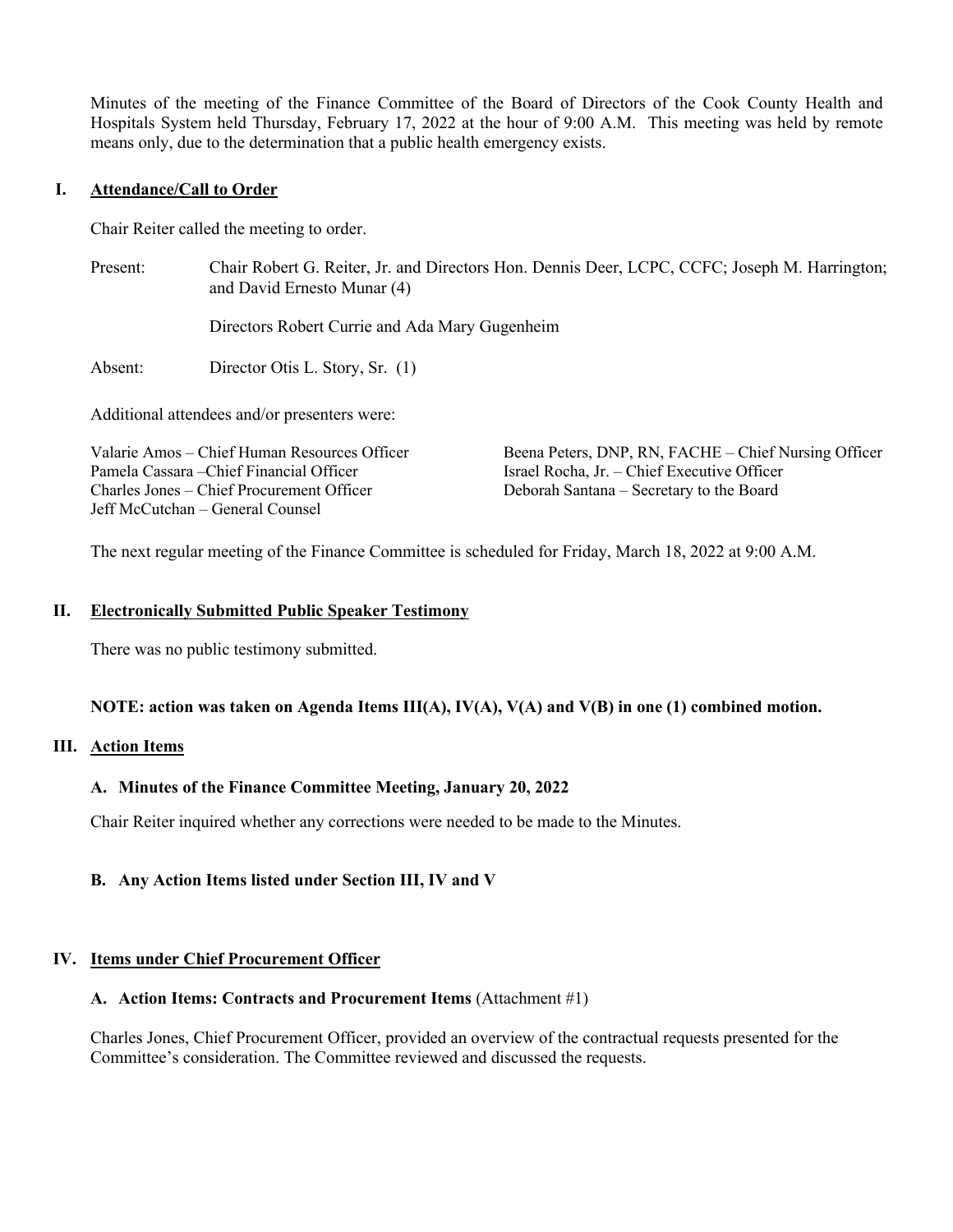# **IV. Items under Chief Procurement Officer**

# **A. Action Items: Contracts and Procurement Items (continued)**

During the review of request number 1 (contract with Vaya Workforce Solutions, LLC/formerly Vizient, Inc., for contract management and nursing registry services), the following individuals provided additional information: Dr. Beena Peters, Chief Nursing Officer; and Valarie Amos, Chief Human Resources Officer. Dr. Peters provided details on what this additional funding will cover, and Ms. Amos and Dr. Peters provided information on the efforts to improve hiring/recruitment/retention of nurses.

With regard to request number 22, Mr. Jones noted that the fiscal impact is being increased to a total of \$568,884.00. The transmittal will be amended to reflect that change.

# **B. Report on Minority and Women-Owned Business Enterprise (M/WBE) Participation** (Attachment #2)

**C. Report of Emergency Purchases –** one (1) presented (Attachment #3)

Mr. Jones provided an overview of the reports presented. The Committee reviewed and discussed the information.

## **V. Items under the Chief Financial Officer**

- **A. Action Items: Receive and file CCH grant award-related items** (Attachment #4)
- **B. Action Item: Proposed Transfer of Funds** (Attachment #5)
- **C. Report – December 2021 YTD Financials** (Attachment #6)

Pamela Cassara, Chief Financial Officer, provided an overview of the grant award-related items, proposed Transfer of Funds, and December 2021 YTD Financials. The Committee reviewed and discussed the information.

The Financials presentation included information on the following:

- Executive Summary: Statement of Financial Condition
- Financial Results December 31, 2021 FYTD
- CCH Volumes: December 31, 2021 Revenue Operating Indicators
- CCH Operating Trends
- CCH 2022 Charitable & Public Program Expenditures Budget/Projection
- Payer Mix December 2021
- Revenue Cycle KPI Trending
- Denial Trending
- CCH Savings Initiatives: December 31, 2021
- Health Plan Services Financial Results December 31, 2021
- Medicare Financial Results December 31, 2021